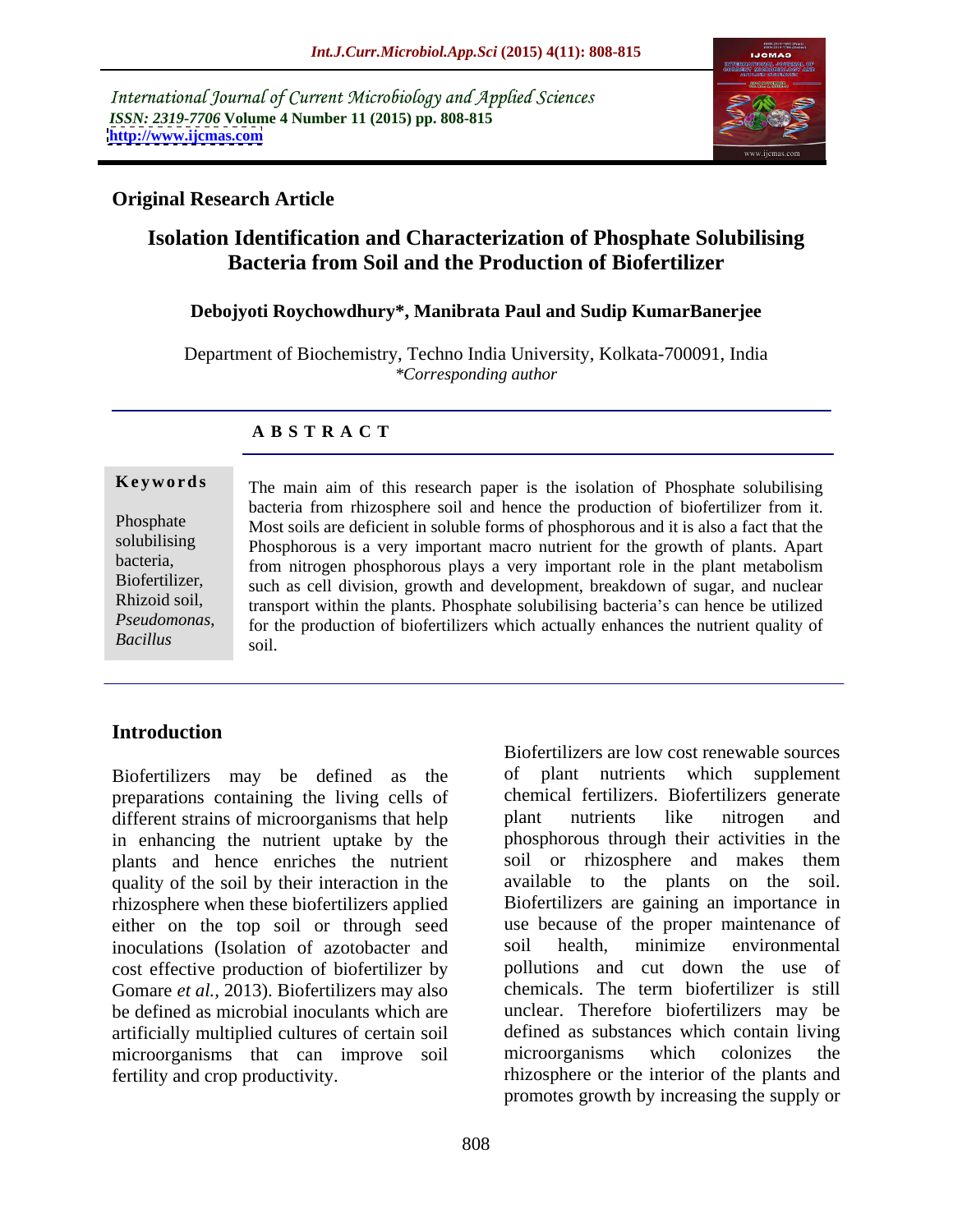availability of primary nutrients to the target crops when they are applied to soils seeds or phosphorous for plant growth was common plant surfaces. Biofertilizers have an ability agricultural practice. Organically bound to mobilize nutritionally important elements phosphorous enters in soil during the decay from non usable to usable form. These of natural vegetation, dead animals and from microorganisms require organic matter for their growth and activity in soil and provide flora on soil fertility was hardly understood valuable nutrients to the plant. Biofertilizers (Kannaiyan et al., 2004). are ready to use live formulates of beneficial flora and in turn the soil health in general phosphate, hydroxyapatite, and rock

the soil in unavailable form. Many soil *Aspergillus, Flavobacterium and Erwinia*. bacteria particularly those belonging to the<br>
genera Bacillus and Pseudomonas posses<br>
bosphate solubilizing bacteria in soil and in low level of mobility and solubility and its tendency to become fixed in soil. The phosphate solubulizing bacteria are life Thus in this research paper the investigation forms that can soil. The phosphate has been carried in the isolation of solubulizing bacteria are life forms that can bhosphate solubilising bacteria from help in improving phosphate uptake of rhizosphere soil obtained from hilly regions plantain on different ways (Rajasekaran *et*  and then grown in selective media and *al.,* 2012). Phosphorous is essential for growth and productivity of plants. It plays an important role in plants in many physiological activities such as cell division, photosynthesis, and development of good root system and utilization of carbohydrate. Phosphorous deficiency results in the leaves turning brown accompanied by small leaves, Soil of about 1 kg was collected from hilly weak stem and slow development. In ancient region from Terai district and was put inside

times the use of animal manures to provide animal excretions. At that time role of micro (Kannaiyan *et al.,* 2004).

microorganisms which on application to Several reports have examined the ability of seed, root or soil mobilize the availability of different bacterial species to solubilize nutrients by their biological activity in insoluble inorganic phosphate compounds, particular and help in building up the micro such astricalcium phosphate, dicalcium (Rajendra *et al.,*1998). phosphate. Among the bacterial genera with Phosphorous is such an important *Rhizobium, Burkholderia, Achromobacter,* macronutrient which is very often present in *Agrobacterium, Micrococcus, Aereobacter,* genera *Bacillus* and *Pseudomonas* posses phosphate solubilizing bacteria in soil and in the ability to bring insoluble phosphates in plant rhizospheres. These include both the soluble forms by secreting organic acids. aerobic and anaerobic strains, with a These acids lower the pH and bring about prevalence of aerobic strains in submerged the dissolution of bound forms of soils. A considerably higher concentration of phosphorous. These bacteria are commonly phosphate solubilizing bacteria iscommonly known as *phosphobacteria*. They can be found in the rhizosphere in comparison with applied either through seed or soil non rhizosphere soil. The soil bacteria application. Phosphorus, both native in soil belonging to the genera *Pseudomonas* and and applied to inorganic fertilizers becomes *Bacillus* and fungi are more common (Role mostly unavailable to crops because of its of Bio-Fertilizer in Organic Agriculture: A phosphate, hydroxyapatite, and rock this capacity are *Pseudomonas, Bacillus, Aspergillus, Flavobacterium and Erwinia*. There are considerable populations of Review by Mishra *et al.,* 2012).

> phosphate solubilising bacteria from finally the production of biofertilizer by PSB bacteria in it.

## **Materials and Methods**

## **Collection of soil sample**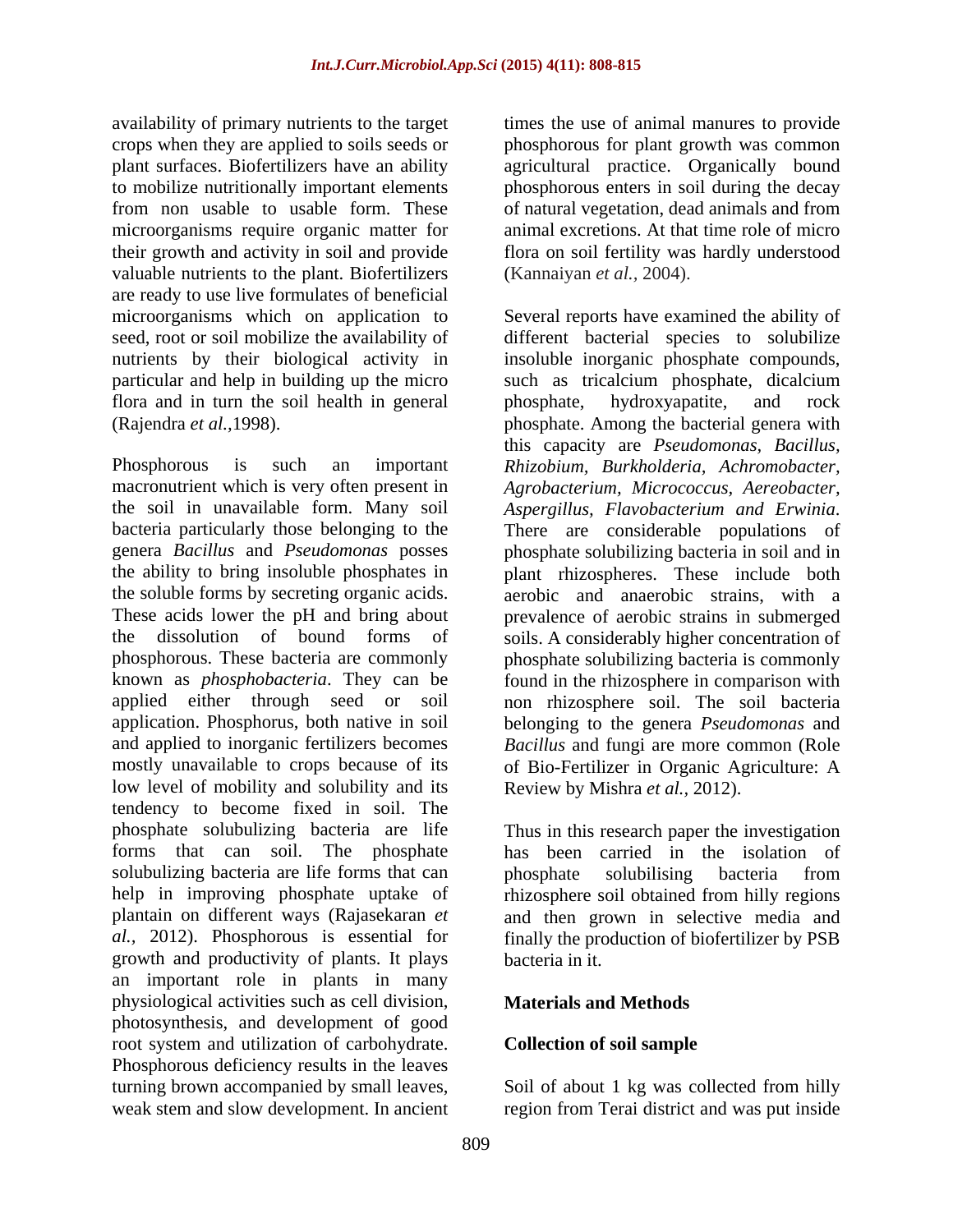About 1 gm of composite soil was taken diluted to 10 ml of water in a test-tube cultures from the mixed culture of bacteria with the help of pipettes yielded  $10^{-1}$ dilutions and the series continued up to  $10^{-9}$ -9 dilutions. Sterility is the hallmark of any After incubation of the pure cultures bacteriological isolation so the entire overnight different single species of process was carried in the laminar airflow. bacterial culture slants developed in the test

## **Bacterial colony identification and external morphology study**

Using the spread plate technique the bacterial colony identification and external morphology was studied for which nutrient The pure cultures of different colonies that agar media was prepared. Therefore 100 ml were obtained in test tubes were put for of Nutrient agar Media was prepared for four Petri plates. The NA media was identification of the colonies. The gram autoclaved and then poured in four Petri staining was done in laminar airflow hood. dishes which were also sterilized by autoclave. Then the serial dilutions of  $10^2$ , autoclave. Then the serial dilutions of  $10^{-2}$ , from slide rack. The slides were washed  $10^{-4}$ ,  $10^{-6}$ ,  $10^{-8}$  were chosen and from that 0.1<br>ml of culture was transferred from each ml of culture was transferred from each on the slides. Then with the help of serially diluted test tubes and spread on the inoculating needle the loopful strains were Petri plates by means of the spreader. Then the Petri dishes were kept in the incubator<br>for  $37^0$  Celsius for 24 hrs for the incubation for  $37^\circ$  Celsius for 24 hrs for the incubation then taken in the staining room for staining

following bacterial external morphology as mordant  $(1 \text{ min})$  then 95% alcohol wash

Well developed and separated colonies was done following the Christian Gram

a plastic bag and brought to the laboratory which were identified on the nutrient agar for isolation of bacteria from it. plates were marked and then these separated **Serial dilution of soil samples inoculating** needle the colonies were from the plastic bag and then the soil was growth of the single colonies of bacterial which served as stock solution. Remaining 9 that were grown in the Petri plates. The test test tubes were filled with 9 ml of water. tubes were marked after the strains of Transferring of 1 ml of water from the stock chosen colonies from Petri plates and were solution to 9 ml of sterilized distilled water left in the incubator at 37° Celsius overnight <sup>-1</sup> for growth and incubation. colonies were chosen and by the help of transferred and streaked separately on six test tubes having nutrient agar slants for the cultures from the mixed culture of bacteria

> overnight different single species tubes which were further picked and purified.

## **Gram staining of the bacterial species strains from the pure culture slants**

,  $10^{-6}$ ,  $10^{-8}$  were chosen and from that 0.1 with ethanol. Then each colony was marked and growth of bacteria. the smears. Then smears were stained in After 24 hrs of incubation the Petri dishes on each six slides. Kept for 30 secs. b) were taken out of the incubators and the Distilled water wash. c) Iodine on the slides were studied. and then washed with distilled water. d) **Pure culture isolation of bacteria** washed with distilled water and f) The slides gram staining for more specific For this purpose the six slides were taken picked from each test tube and made a smear on the slides and heat fixed. The slides were following steps a) First applied crystal violet as mordant (1 min) then 95% alcohol wash Safranin was applied on the slides and then air dried. All the gram staining technique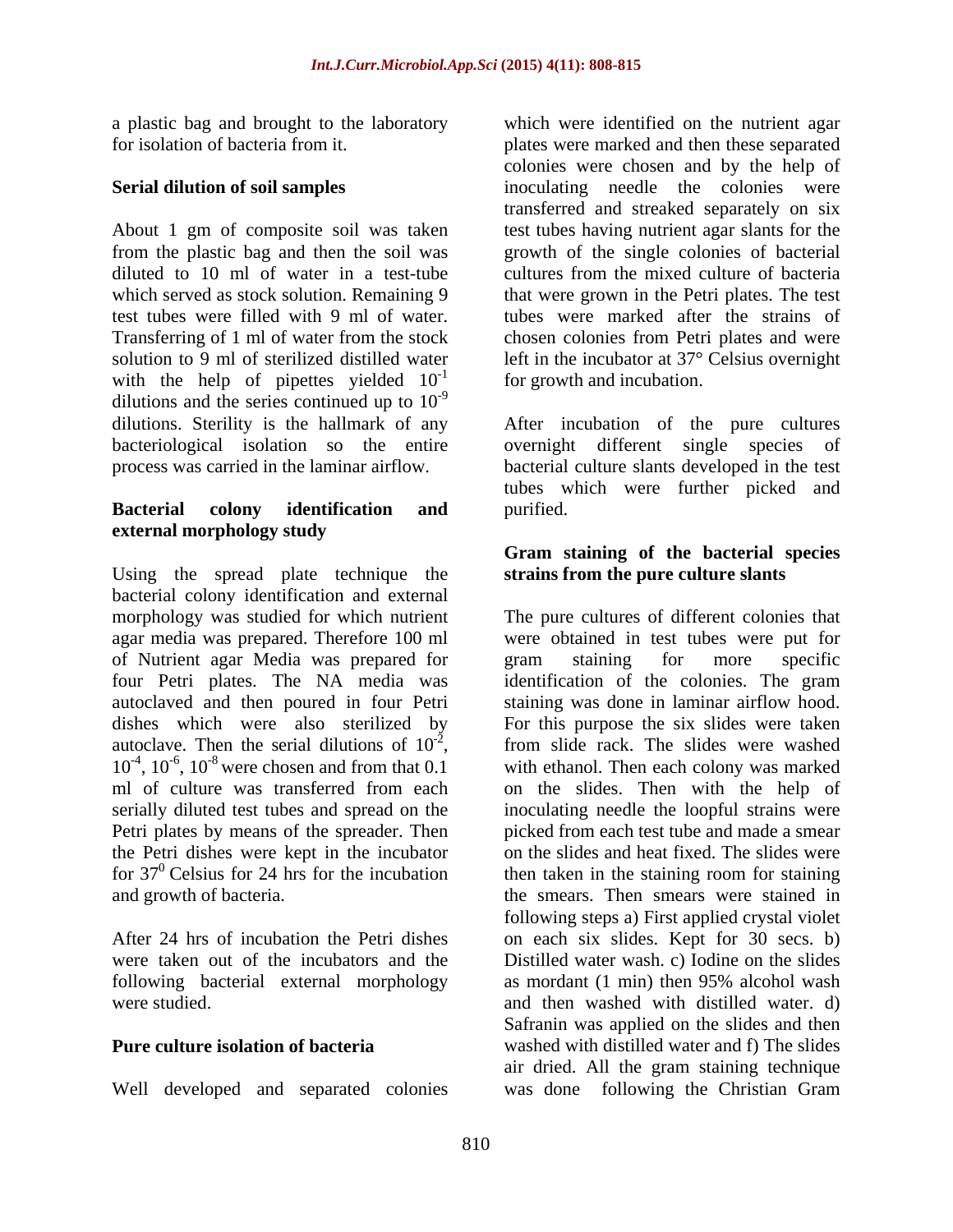## **Screening of bacterial strains**

After gram staining of the bacterial strains from the pure culture slants and microscopic after ph adjustments and autoclaved. Then studies the bacterial strains which were inside the laminar airflow the pure cultures identified to be phosphate solubilising marked in the pure culture slants were bacteria like *Bacillus* spp strain and transferred to the PVK production media *Pseudomonas* species strain by studying the conical flasks by the help of sterilized morphological structures were further inoculating loop. Then the conical flasks confirmed by their ability to be grown on were put in the rotary B.O.D shaker for 1 Pikovaskya agar media which is the most important test for the phosphate solubilising bacteria for both *Bacillus* spp and found to come up to 10<sup>9</sup> Cfu/ml. Then for *Pseudomonas* spp. the mass production of PSB biofertilizer the

The bacterial colonies were picked from the pure culture slants by the help of the inoculating needle and were streaked in the **Mass production of PSB biofertilizer and** PKV agar media plates and were incubated **preparation of inoculum** at 37° Celsius overnight. In the next day the bacterial species. For further studies these colonies were again grown in nutrient agar

## **Preparation of production media of phophate solubilising bacteria as starter**

After the screening of the PSB bacterial strains like *Bacillus* spp and *Pseudomonas*  spp from the pure culture slants the bacterial bacteria both the *Bacillus* and *Pseudomonas* spp. strains were grown in Pikovaskyas

technique (Collee *et al.,* 1996). production media (Protocol followed for growth of PSB).

> Thus a 100ml of two separate conical flasks were taken and PVK media was prepared week or 7 days. The viable cell count in the production media or the liquid broth was 9 Cfu/ml. Then for inoculums from these starter cultures were transferred to larger flasks.

# **preparation of inoculum**

bacterial colonies showed a clear Halozone The Phosphate solubilising bacterial strains formation which confirmed them to be PSB media and several Biochemical tests were flasks of 1000 ml were taken and then again performed. starter cultures were transferred to these **cultures (both** *Bacillus* **spp and** large scale production again 1 litre of the *Pseudomonas* spp strains) starter cultures were put into the fermenter. strains were transferred to the liquid broth free of any contamination. After 1 week the which was also the production media and as  $\qquad$  cell population increased up to  $10^9$  cells/ml well as the starter culture for the growth of or  $10^9$  cfu/ml load in the larger conical cells. Production media is that media in flasks. Then the conical flasks were stored in which the number of viable bacterial cells of cool temperatures so that they can be mixed that particular bacteria increases because with proper carrier materials. Moreover it is that bacteria is grown in that particular not advisable to keep the conical flasks for media only. Thus in phosphate solubilising long time in storage because of the loss of in the starter cultures were needed to be grown in large scale for which their mass production were required. So larger conical larger conical flaks containing the appropriate growth media in aseptic conditions for small scale production and for Finally continuous agitation and proper aeration was done for about 1 week. The flasks were checked for time to time for the growth of the cell mass and that they were  $9 \text{ collapse/m}$ cells/ml cell load.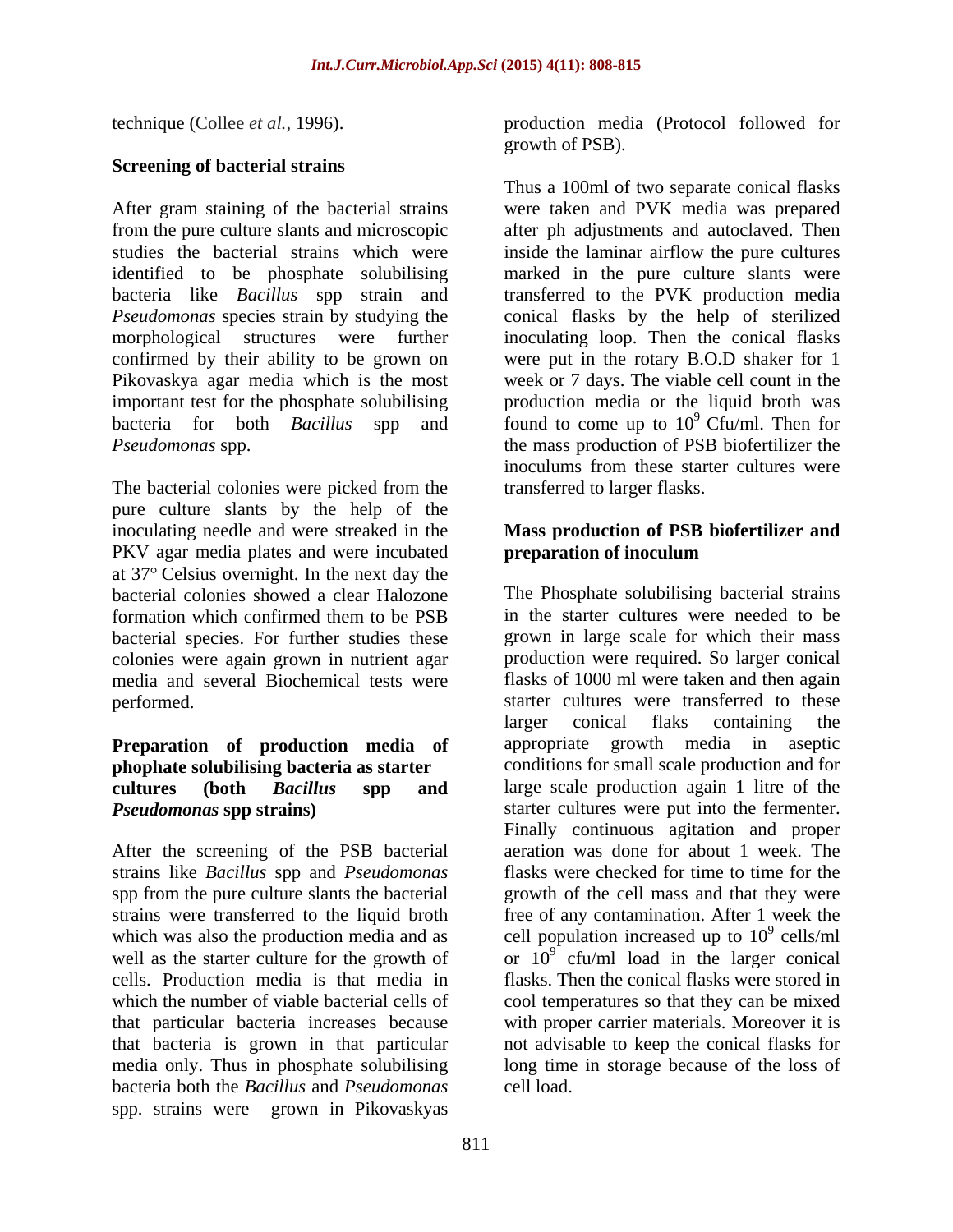The carrier should have the following were packed in polythene bags which are characteristics a) It should have high advised to be of 250 gm. Then the packets organism matter content b) Low soluble salts less than 1% c) High moisture content capacity. **Storage of biofertilizers**

In this experiment for the inoculation to be The polythene packets containing made charcoal, cow compost and biofertilizers were stored in cool place away vermicompost was used as carrier material. There are many steps for preparation of the then sent to the hilly regions for application carrier material. The steps are discussed below-

First about 1 kg of dried cow dung and black After crushing also the remaining pieces agar-18gm and distilled water-1000ml. B) and grinder. The dust form of coal as Bacillus and Pseudomonas spp no contaminants are present 0.5gm/ml, magnesium sulphate-0.1gm/ml,

crushed and powdered with the help of mixer and grinder.  $0.2gm/ml$ , manganese sulphate-

B) Some amount of vermicompost was 0.002gm/ml, ferrous sulphate- 0.002gm/ml, also added as a carrier material.

## **material (Mixing)** of PSB bacteria. In its composition it has

The mass produced bacterial cell cultures of both *Bacillus* spp and *Pseudomonas* spp were taken out of storage and then the cell  $5gm/ml$ , sodium chloride-  $0.2gm/ml$ , cultures were mixed with the sterilized potassium chloride- 0.2gm/ml, manganese mixing of the carrier materials and the production media were in the ratio 2:1 where 1 part of production media was mixed The biochemical tests included methyl red with 2 parts of carrier material or in other test, Vogaeus Proskaur test, indole test, words 30:60 ratio of both. It was done citrate test, catalase test, starch hydrolysis

**Carrier material preparation** cell count of that carrier mixed culture was found to be  $10^8$  CFU/gm. The biofertilizers were left in room temperature for curing.

The polythene packets containing from direct sunlight. The biofertilizers were on the proper fields of biofertilizer plots.

## **Media and Reagents**

coal was brought from different areas. Then The nutrient agar media for isolation and by the help of mortar and pestle the entire slant preparation was made. It includes coal was crushed to dried powdered form. peptone-5gm, beef extract-3gm, NaCl-5gm, were further powdered by the help of mixer Pikovaskya agar media was prepared for charcoal was made and to it 1% calcium carbonate and wooden charcoal or activated composition it has glucose-10gm/ml, yeast charcoal was mixed and neutralized so that extract- 0.5gm/ml, ammonium sulphate- A) Similarly the cow dung was also calcium phosphate- 5gm/ml, sodium **Preparation of inoculum with carrier** production media and for mass production carrier materials in individual beakers. The sulphate- 0.002gm/ml, ferrous sulphate agar-18gm and distilled water-1000ml. *Bacillus* and *Pseudomonas* spp Halozone test for PSB bacteria only. In its 0.5gm/ml, magnesium sulphate-0.1gm/ml, calcium phosphate- 5gm/ml, sodium chloride- 0.2gm/ml, potassium chloride- 0.2gm/ml, manganese sulphate- 0.002gm/ml, ferrous sulphate- 0.002gm/ml, agar- 1.8gm/ml and distilled water- 1000ml. C) Pikovaskya broth was prepared for of PSB bacteria. In its composition it has glucose-10gm/ml, yeast extract- 0.5gm/ml, ammonium sulphate- 0.5gm/ml, magnesium sulphate-0.1gm/ml, calcium phosphate- 5gm/ml, sodium chloride- 0.2gm/ml, potassium chloride- 0.2gm/ml, manganese 0.002gm/ml and distilled water-1000ml.

manually and under aseptic conditions. The test and nitrate reduction test. In the gram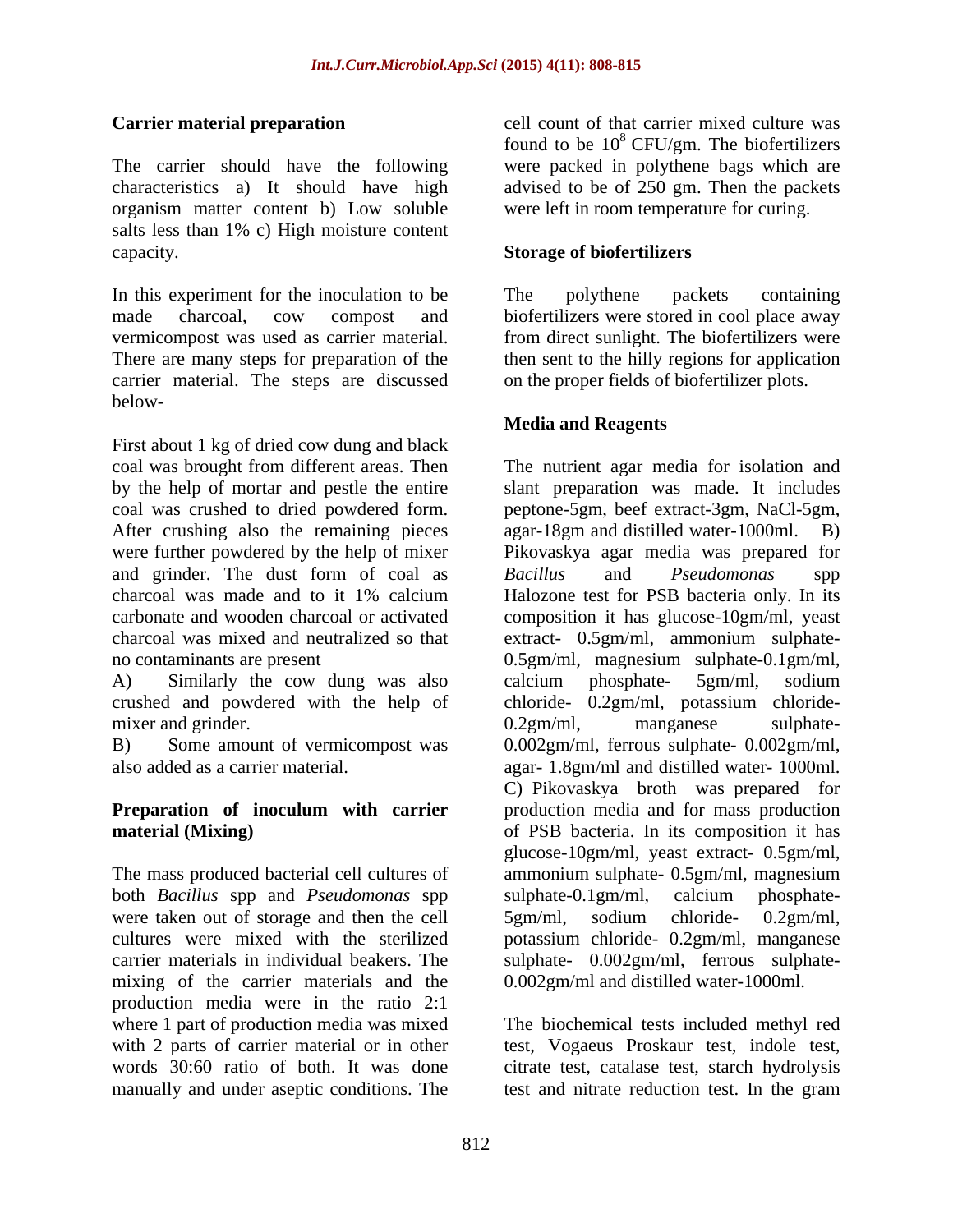staining techniques crystal violet, Gram's iodine and safranin were used. Other shows the gram staining of the bacterial reagents included Kovac's reagent, alpha strains from the pure culture slants where napthol, hydrogen sulphide and Gram's the bacterial strains were identified and their

In this research paper figure 1 shows the pure culture strain of the phosphate solubilising bacteria in nutrient agar slants. These phosphate solubilising bacteria are Figure 2 shows the gram staining of the PSB very important in solubilization of insoluble bacterial strains according to which the phosphate to soluble phospahate by release morphological identifications were made. of organic acids. Thus the biofertilizers Figure 3 shows the special experimental result of the halozone formation of PSB after production through the selective and bacterial strains which were grown in optimized media and mass production and Pikovaskyas agar media. Figure 4 shows the then packed to send the hilly regions for different production media which are actually the starter cultures which are further used in mass production of biofertilizers. In table 1 it shows the appearance of bacterial

iodine. morphology studied. In table 3 different **Results and Discussion** bacterial strains both for *Bacillus* spp and strains in nutrient agar media plates. Table 2 biochemical tests were done for the PSB *Pseudomonas* spp and they showed either positive results or negative results.

> which are mentioned in this research paper their applications in various tea fileds. These bioinnoculants are ready to increase the nutrient supply of tea plants.

**Table.1** Identification of bacterial strains on basis of external colony morphology an colour as appeared in nutrient agar plates

| Plate   Colony/Strain   Form |                                 | Elevation   Margin   Colour |        |                          | Transparency Size    |          |
|------------------------------|---------------------------------|-----------------------------|--------|--------------------------|----------------------|----------|
| $\boxed{10^{-2} \quad 6}$    | punctiform raised               |                             |        | undulate brownish opaque |                      | small    |
| $10^{-6}$                    | circular                        | Hat                         | entire |                          | greenish translucent | moderate |
|                              | circular                        | punctiform entire           |        | offwhite $\log$          |                      | medium   |
| $10^{-8}$                    | $ $ circular                    | raised                      | entire | tinch                    | greenish   opaque    | entire   |
|                              | rhizoid                         | raised                      |        | undulate offwhite opaque |                      | medium   |
|                              | $\vert$ punctiform $\vert$ flat |                             | curly  | clear<br>white           | opaque               | small    |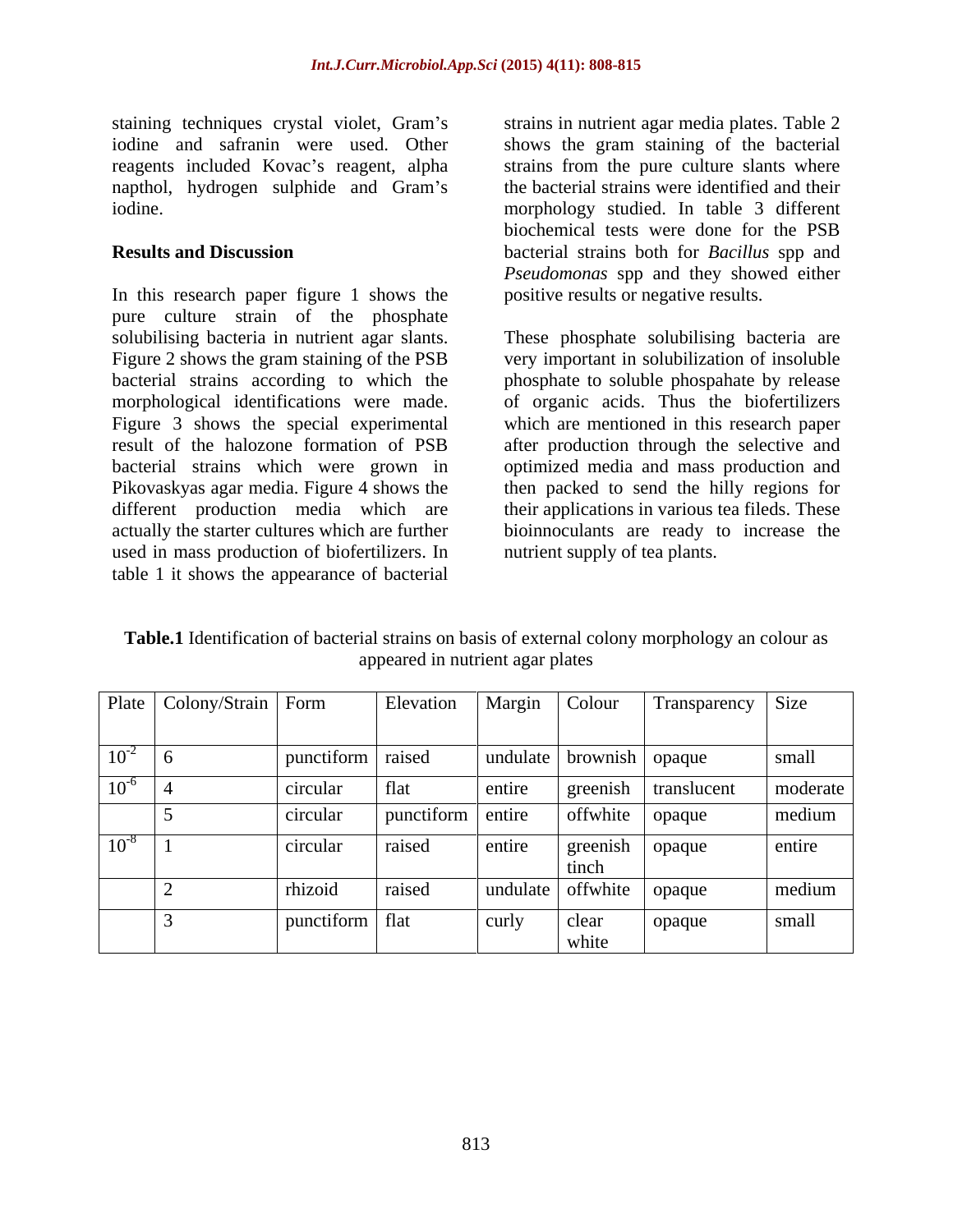| Sl. no   | Observation                                                  |               | Bacteria               |
|----------|--------------------------------------------------------------|---------------|------------------------|
| Strain1  | Rod shaped pink colour                                       | Gram negative | $\mid$ Pseudomonas spp |
| Strain   | Purple coloured chain structure                              | Gram positive | <b>Bacillus</b> spp    |
| Strain   | Rod shaped pink colour                                       | Gram negative | <i>Pseudomonas spp</i> |
| Strain   | Rod shaped pink colour                                       | Gram negative | Pseudomonas spp        |
| Strain 5 | Rod shaped, Purple colured, long<br>chain forming, dispersed | Gram positive | <b>Bacillus</b> spp    |
| Strain 6 | Rod shaped pink colour                                       | Gram negative | Pseudomonas spp        |

**Table.2** Staining of bacterial strains for morphological identification from pure culture slants

### **Table.3** Biochemical test of bacterial strains

| Sl.no | <b>Tests</b>      | <b>Bacillus</b> | Pseudomonas |
|-------|-------------------|-----------------|-------------|
|       | Methyl red test   | Positive        | Positive    |
|       | VP test           | Negative        | Negative    |
|       | Starch Hydrolysis | Positive        | Positive    |
|       | Catalase test     | Positive        | Positive    |
|       | Caesin test       | Positive        | Positive    |
|       | Hydrogen sulphide | Negative        | Negative    |
|       | Indole            | Negative        | Negative    |

**Fig.1** Pure culture slants of phosphate solubilising bacteria



**Fig.2** Gram staining identification of both *Bacillus* spp and *Pseudomonas* spp strains





*Bacillus* spp *Psudomonas* spp